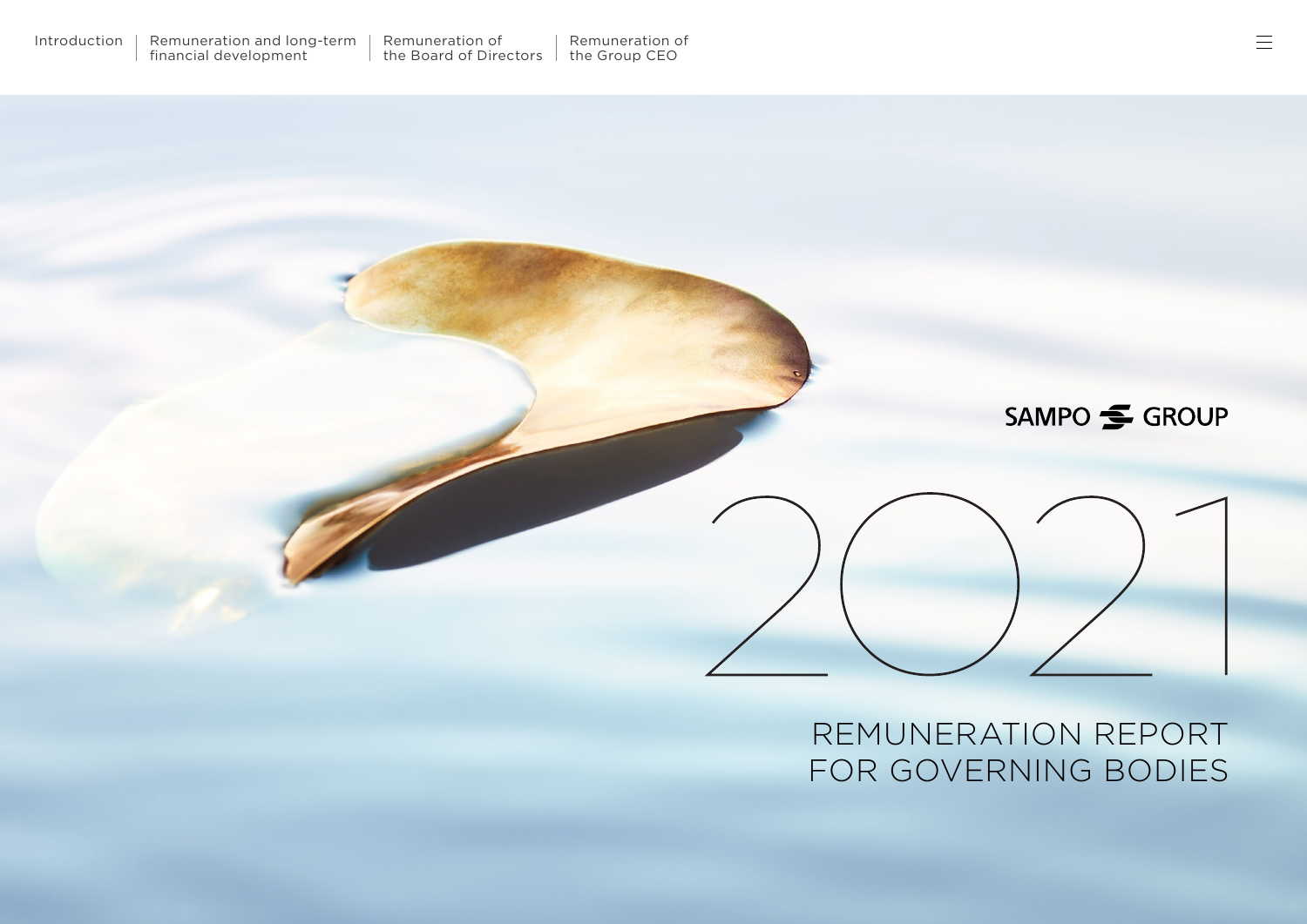# <span id="page-1-0"></span>Remuneration Report for Governing Bodies

## Introduction

This Remuneration Report for Governing Bodies 2021 has been prepared in accordance with the section titled 'Remuneration Reporting' of the Corporate Governance (CG) Code 2020. The CG Code 2020 can be viewed in full on the website of the Securities Market Association at **[www.cgfinland.fi](https://cgfinland.fi/en/)**.

The Remuneration Report for Governing Bodies provides information on the remuneration of the Board of Directors and the Group CEO, and it also describes how the Remuneration Policy for Governing Bodies has been implemented. The remuneration and other financial benefits are reported on a cash basis, excluding social costs.

The Remuneration Report for Governing Bodies was presented to the Annual General Meeting (AGM) for the first time in 2021. Out of all given votes, 65.00 per cent

were given in favor of the proposal. The Annual General Meeting resolved, in accordance with the voting result, to accept the presented Remuneration Report. The resolution was advisory.

Based on the voting result at the AGM 2021, the section on remuneration of the Group CEO has been revised. More detailed information on the Group CEO's short-term incentive (STI) target setting and target fulfillment has been added, and a separate table describing the main terms and conditions of the long-term incentive (LTI) schemes has been included in the report. In addition, the Group CEO's holding of Sampo A shares in relation to base salary is presented in the report.

In 2021, Sampo Group's result was well ahead of the 2021–2023 annual financial targets of mid-single digit per cent growth on average in underwriting profits and a combined ratio below 86 per cent. There has been no COVID-19 related lay-offs among Sampo Group personnel and none of the group companies have required any government funding support during the COVID-19 pandemic. There were no COVID-19 related changes in remuneration practices. Variable compensation programs were offered to both executives and other employees and payouts were based on company-specific triggers and targets.

The remuneration of the Board of Directors and the Group CEO complied with the Remuneration Policy for Governing Bodies in force during 2021. Neither deviations from the Remuneration Policy nor clawbacks of the remuneration paid to the Board of Directors or the Group CEO were made.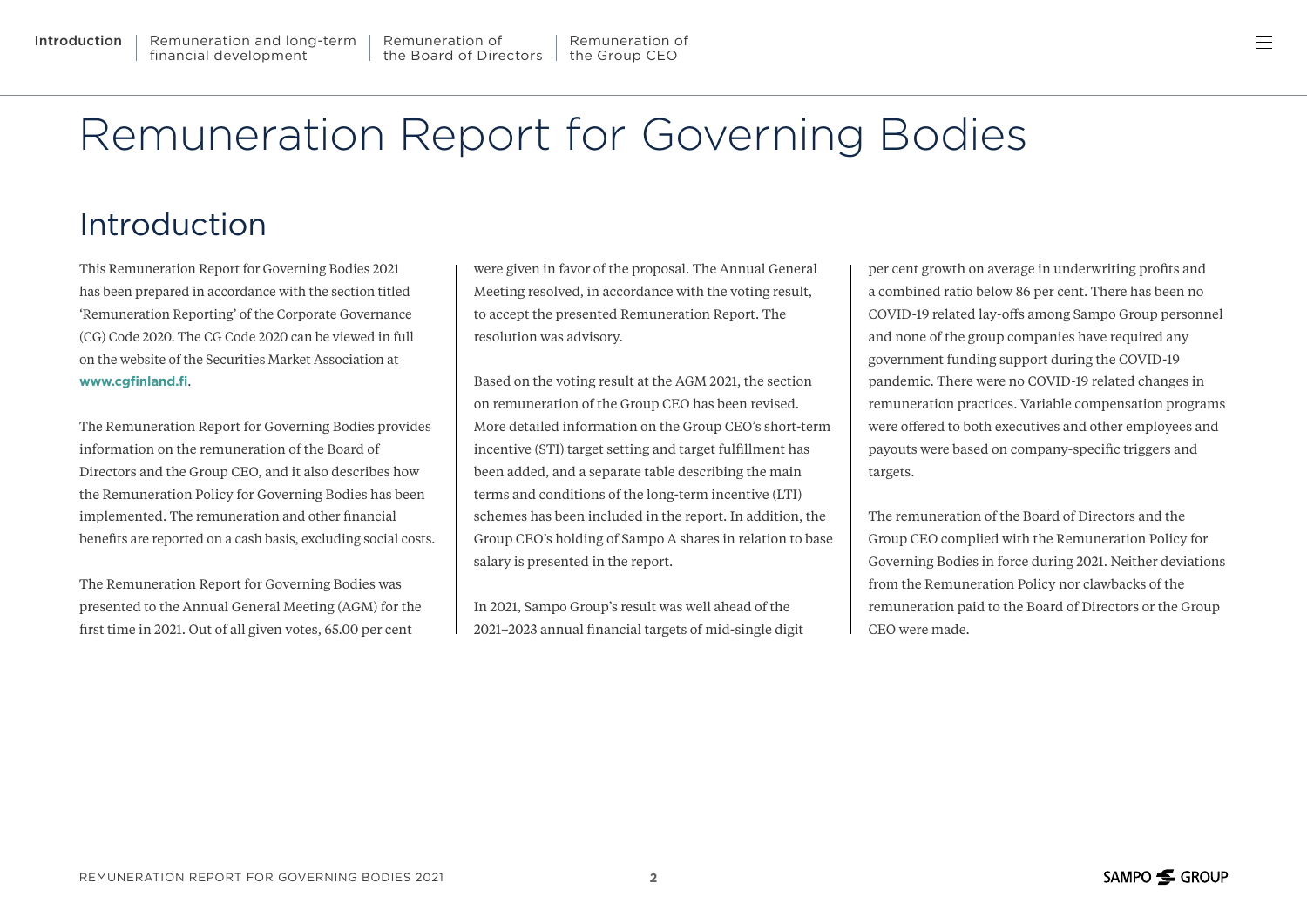$=$ 

## <span id="page-2-0"></span>Remuneration and long-term financial development

Sampo Group's remuneration strategy is responsible towards both employees and shareholders. Remuneration has been designed to enhance the company's long-term financial stability and value creation to shareholders and other stakeholders.

The measures taken in 2021 to ensure long-term results for Sampo Group are considered in the Remuneration Policy for Governing Bodies and in the Sampo Group Remuneration Principles and are:

- The remuneration package of the Group CEO comprises different remuneration elements, mainly consisting of: (i) fixed compensation; (ii) short-term incentives, and (iii) long-term incentives.
- In 2021, the short-term incentives represented 16 per cent of the Group CEO's total remuneration (including supplementary pension). 40 per cent of the payout has been deferred in cash for three years as required in the regulatory framework applicable to Sampo plc.
- Long-term incentive schemes are part of a multiannual framework to ensure that the payout is based on long-term results and that the underlying economic cycle of the company is considered. 50 per cent of the cash payout (net after tax) is used to purchase Sampo A shares which are subject to disposal restrictions (holding period) for three years, so that the interests of the Group CEO are aligned with shareholders' interests.
- In 2021, the long-term incentives represented 35 per cent of the Group CEO's total remuneration (including supplementary pension).
- The Board members shall acquire Sampo A shares for 50 per cent of their annual fee after the deduction of taxes, payments, and potential statutory social and pension costs. The shares shall be retained for two years from the purchasing date. This creates an alignment of the interests of the members of the Board with those of the shareholders.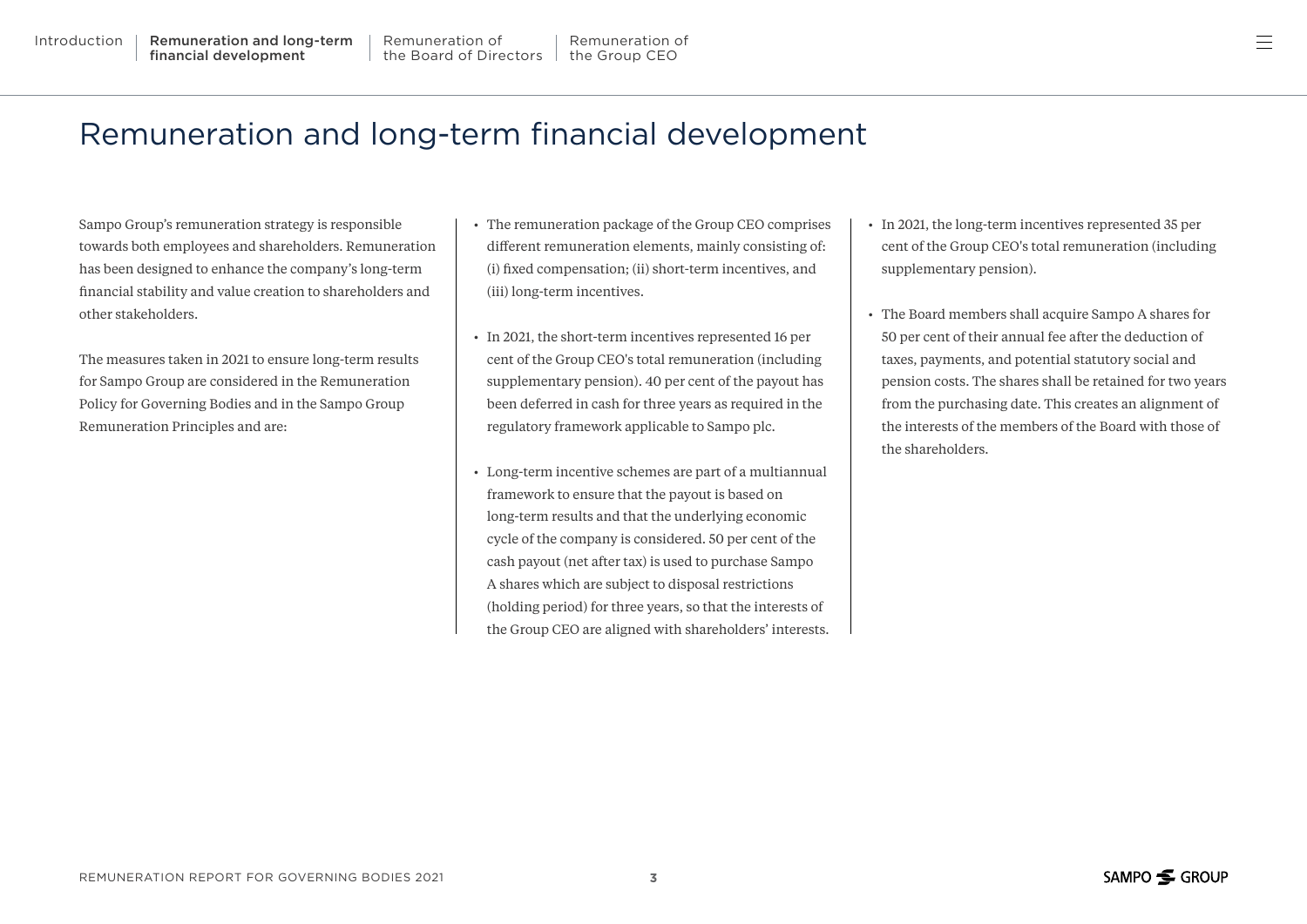三

The table below describes the development of the Group CEO's remuneration, the average remuneration of Sampo Group employees, the CEO pay ratio and the development of the Sampo A share price over the preceding five financial years. Pension contributions are not included in the calculations.

|                                                                                      | Magnusson |          |          |          | Stadigh   |                 |           |          |           |
|--------------------------------------------------------------------------------------|-----------|----------|----------|----------|-----------|-----------------|-----------|----------|-----------|
|                                                                                      | 2021      | Change % | 2020     | Change % | 2019      | <b>Change</b> % | 2018      | Change % | 2017      |
| Remuneration of the Group CEO, excluding pension (EUR) <sup>1</sup>                  | 2.511.459 | 91.2%    | .313.694 | $-66.2%$ | 3.891.196 | $-6.1%$         | 4,143,132 | 12.3%    | 3,689,776 |
| Sampo Group average employee remuneration, excluding<br>pension (EUR) <sup>2</sup>   | 66,915    | $-3.8%$  | 69.580   | $-1.7%$  | 70.781    | $-0.3%$         | 70,994    | $-1.3%$  | 71.948    |
| Pay ratio between remuneration of the Group CEO and average<br>employee remuneration | 38:1      | 98.8%    | 19:1     | $-65.7%$ | 55:1      | $-5.8%$         | 58:1      | 13.8%    | 51:1      |
| Sampo A share price 31 Dec (EUR) <sup>3</sup>                                        | 44.06     | 27.5%    | 34.57    | $-11.2%$ | 38.91     | 2.8%            | 37.84     | $-16.2%$ | 45.13     |

*<sup>1</sup> The former Group CEO, Kari Stadigh, retired on 31 December 2019 and he was succeeded by Torbjörn Magnusson with effect from 1 January 2020.*

<sup>2</sup> The average employee remuneration is presented on the Group level since it more appropriately reflects the average employee remuneration as compared to reporting the average remuneration of employees in Sampo plc only. The Sampo Group average employee remuneration has been calculated by dividing total remuneration, including fixed salary, fringe benefits and variable compensation, by the average FTE of the *year. Currency rate fluctuations affect the reported numbers. Topdanmark is included in Sampo Group figures starting from 2017. Hastings is included in the figures starting from 2021.*

3 The Sampo A share price is used as a financial key indicator since it is the main performance metric of the long-term incentive schemes and one of the core elements of value creation for Sampo plc's shareholders.

### **Remuneration**

Sampo Group 2017–2021



### **Sampo A share price**

31 December

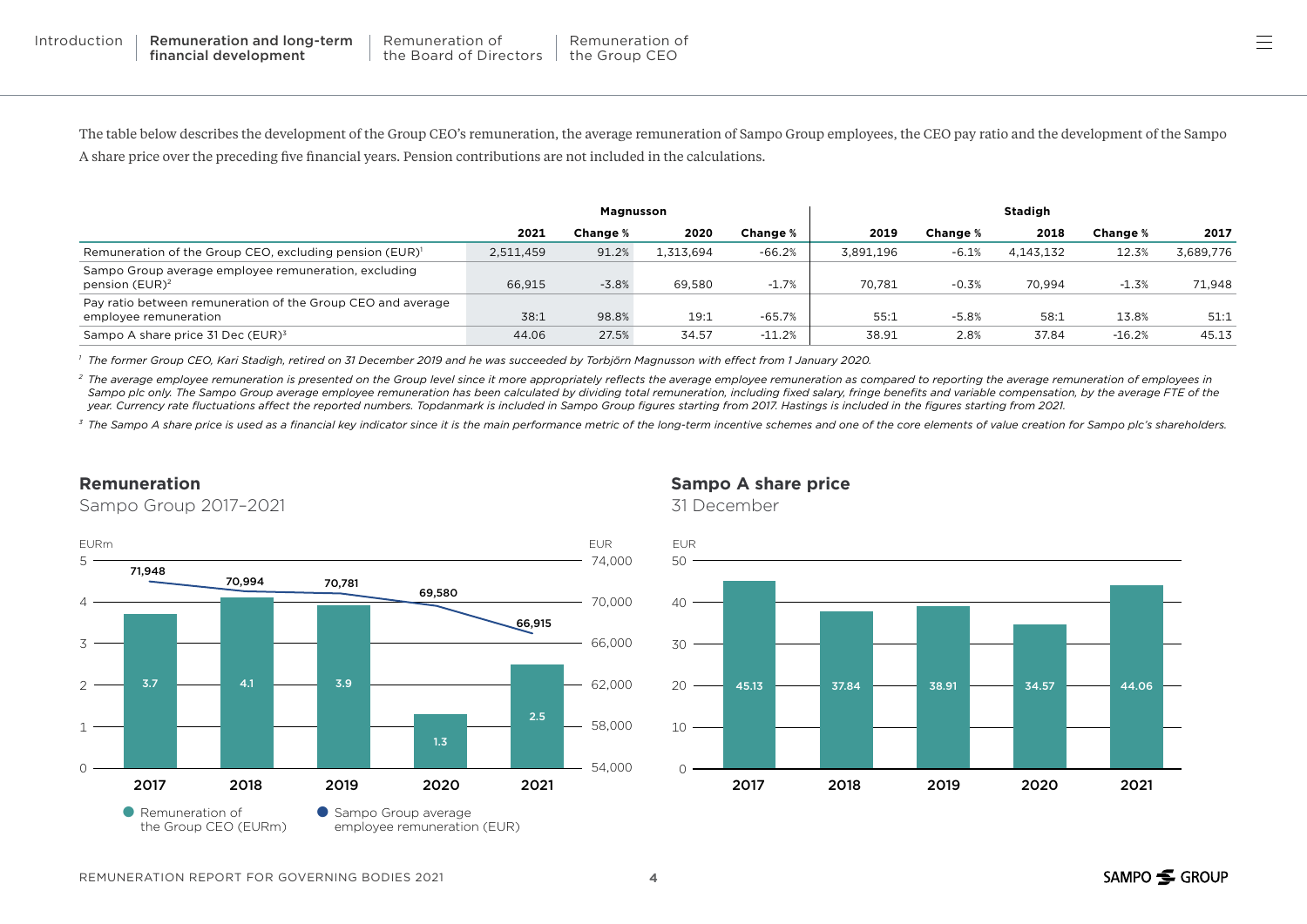## <span id="page-4-0"></span>Remuneration of the Board of Directors

The members of the Board are not in an employment or service relationship with Sampo plc or any other Sampo Group company, and they do not participate in any shortterm incentive programs or long-term incentive schemes. Furthermore, they do not act as advisors for the company.

The Annual General Meeting 2021 decided that the Board of Directors would consist of eight (8) members until the close of the Annual General Meeting to be held in 2022. It was noted that out of the Board members at the time, Antti Mäkinen was not available for re-election. Meanwhile, Markus Rauramo was elected as a new member of the Board of Directors. Besides that, no other changes were made in the composition of the Board.

The Nomination and Remuneration Committee of Sampo plc's Board of Directors prepares and presents the proposal for the remuneration of the Board of Directors to the Annual General Meeting. When preparing the proposal, the committee may consult the company's largest shareholders and shall, in addition to the Remuneration Policy, consider the developments in remuneration in the relevant markets and benchmark companies. The Annual General Meeting 2021 accepted the proposal to increase

the annual fees of the Board members by approximately 2 per cent. In determining the proposed fees, the Nomination and Remuneration Committee considered the effect of financial regulation on the demanding nature of the Board's work and the annual fees paid to the Boards of businesses that are similar to Sampo Group. The remuneration of the Board is annually benchmarked against a peer group consisting of Nordic and European insurance companies and banks.

The Nomination and Remuneration Committee of Sampo plc's Board of Directors proposed to the Annual General Meeting 2021 that each member of the Board of Directors be paid an annual fee of EUR 95,000 until the close of the next Annual General Meeting, and that the Chair of the Board be paid an annual fee of EUR 184,000. Furthermore, the Nomination and Remuneration Committee proposed that the members of the Board of Directors and its Committees be paid the following additional annual fees: (i) the Vice Chair of the Board be paid EUR 26,000; (ii) the Chair of the Audit Committee be paid EUR 26,000; and, (iii) each member of the Audit Committee be paid EUR 6,000.

Incurred travel and accommodation costs were reimbursed to the Board members. Any potential statutory social and pension costs incurring to Board members having permanent residence outside Finland were, according to applicable national legislation, borne by Sampo plc. No other financial benefits were paid to the members of the Board. The Board members did not receive separate meeting fees. The meeting attendance of the members of the Board and its Committees was 100 per cent during 2021.

A Board member shall, in accordance with the resolution of the Annual General Meeting, acquire Sampo A shares at the price paid in public trading for 50 per cent of his/ her annual fee after the deduction of taxes, payments, and potential statutory social and pension costs. Sampo plc pays any possible transfer tax related to the acquisition of the shares. A Board member shall be obliged to retain the Sampo A shares under his/her ownership for two years from the purchasing date. However, the disposal restriction (holding period) on the Sampo A shares shall become unbinding if the term of the Board membership ends prior to the two-year period.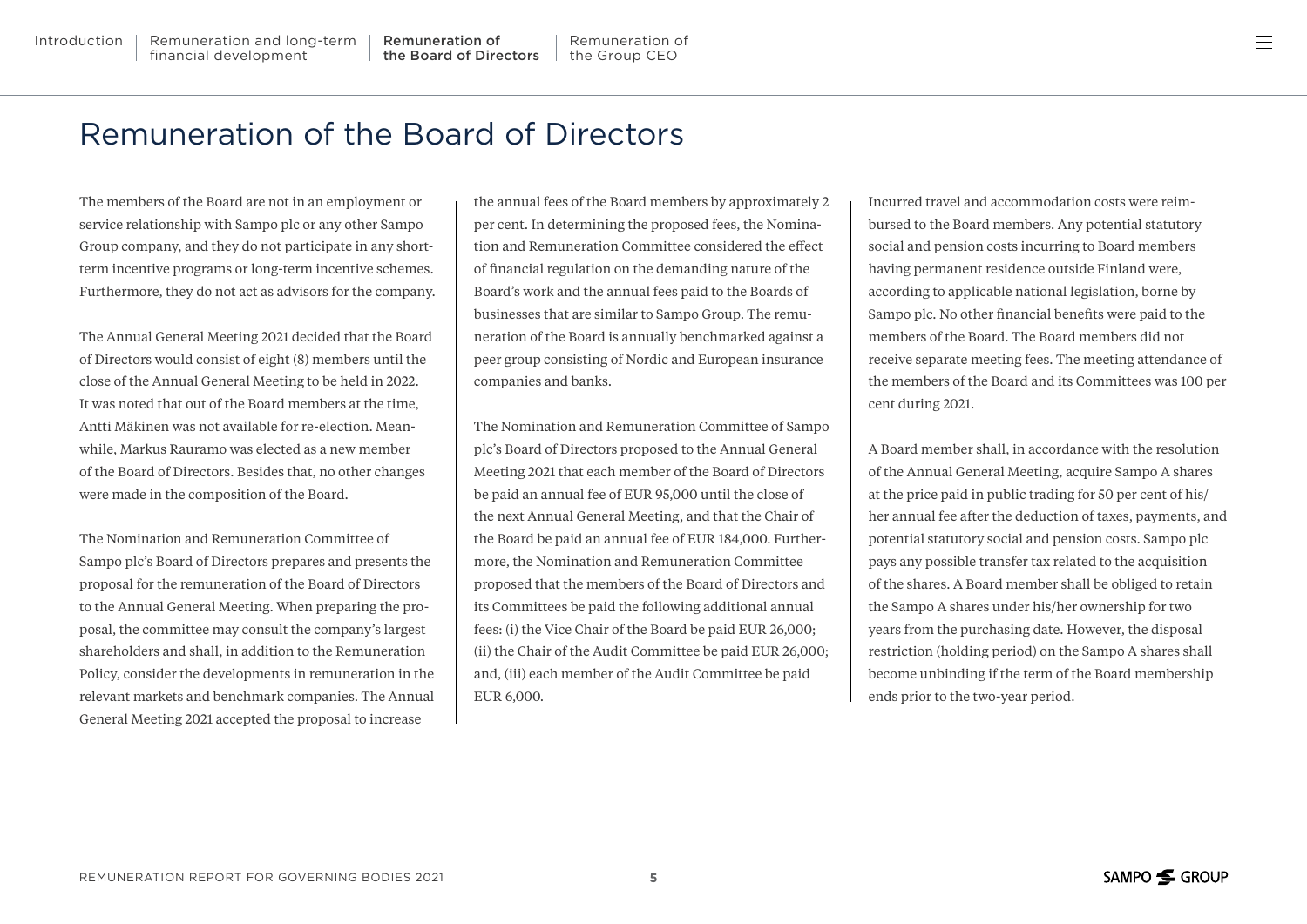The table below describes the remuneration paid to the members of the Board and the number of Sampo A shares acquired by the Board members in accordance with the resolutions of the Annual General Meetings from 2017 to 2021. The fee is paid annually, and it covers the full term of office from the election to the close of the following Annual General Meeting.

|                                                                               | 2021                         |                                         |                              | 2020                                           | 2019                         |                                         | 2018                         |                                         | 2017                         |                                         |
|-------------------------------------------------------------------------------|------------------------------|-----------------------------------------|------------------------------|------------------------------------------------|------------------------------|-----------------------------------------|------------------------------|-----------------------------------------|------------------------------|-----------------------------------------|
| <b>Board member</b>                                                           | Annual<br>Fee,<br><b>EUR</b> | Acquired<br>shares,<br>pcs <sup>1</sup> | Annual<br>Fee,<br><b>EUR</b> | <b>Acquired</b><br>shares.<br>pcs <sup>1</sup> | Annual<br>Fee,<br><b>EUR</b> | Acquired<br>shares,<br>pcs <sup>1</sup> | Annual<br>Fee,<br><b>EUR</b> | Acquired<br>shares,<br>pcs <sup>1</sup> | Annual<br>Fee,<br><b>EUR</b> | Acquired<br>shares,<br>pcs <sup>1</sup> |
| Björn Wahlroos<br>Chair                                                       | 184,000                      | 1,298                                   | 180,000                      | 1,595                                          | 175,000                      | 1,533                                   | 175,000                      | 1,377                                   | 175,000                      | 1,265                                   |
| Jannica Fagerholm <sup>2</sup><br>Vice Chair and Chair of the Audit Committee | 147,000                      | 869                                     | 145,000                      | 1,077                                          | 140,000                      | 1,103                                   | 115,000                      | 772                                     | 115,000                      | 659                                     |
| Christian Clausen <sup>3</sup><br>Member                                      | 95,000                       | 520                                     | 93,000                       | 650                                            | 96,000                       | 650                                     | 96,000                       | 550                                     | 96,000                       | 481                                     |
| Risto Murto<br>Member                                                         | 95,000                       | 561                                     | 93,000                       | 697                                            | 90,000                       | 673                                     | 90,000                       | 549                                     | 90,000                       | 490                                     |
| Fiona Clutterbuck<br>Member of the Audit Committee                            | 101,000                      | 640                                     | 99,000                       | 792                                            | 96.000                       | 753                                     | ۰                            |                                         |                              |                                         |
| Johanna Lamminen<br>Member of the Audit Committee                             | 101,000                      | 602                                     | 99,000                       | 742                                            | 96,000                       | 711                                     |                              |                                         |                              |                                         |
| Georg Ehrnrooth<br>Member of the Audit Committee                              | 101,000                      | 675                                     | 99,000                       | 787                                            |                              |                                         |                              |                                         |                              |                                         |
| Markus Rauramo<br>Member of the Audit Committee                               | 101,000                      | 592                                     |                              |                                                |                              |                                         |                              |                                         |                              |                                         |
| Antti Mäkinen <sup>4</sup><br>Member of the Board up until 19 May 2021        | $\overline{\phantom{a}}$     |                                         | 93,000                       | 697                                            | 90,000                       | 667                                     | 96,000                       | 464                                     |                              |                                         |
| Veli-Matti Mattila<br>Member of the Board up until 2 June 2020                |                              |                                         |                              |                                                | 90,000                       | 667                                     | 90,000                       | 523                                     | 90,000                       | 525                                     |
| Eira Palin-Lehtinen<br>Vice Chair up until 9 April 2019                       |                              |                                         |                              |                                                |                              | $\overline{a}$                          | 115,000                      | 676                                     | 115,000                      | 607                                     |
| Adine Grate Axén<br>Member of the Audit Committee up until 9 April 2019       |                              |                                         |                              |                                                |                              |                                         | 96,000                       | 682                                     | 96,000                       | 628                                     |
| Per Arthur Sørlie<br>Member of the Audit Committee up until 19 April 2018     |                              |                                         |                              |                                                |                              |                                         |                              |                                         | 96,000                       | 569                                     |
| <b>Total</b>                                                                  | 925,000                      | 5,757                                   | 901,000                      | 7,037                                          | 873,000                      | 6,757                                   | 873,000                      | 5,593                                   | 873,000                      | 5,224                                   |

*1 Transfer tax of 1.6 per cent related to the acquisition of Sampo A shares has been reimbursed to the Board members, in accordance with the resolution of the Annual General Meeting.*

*2 Jannica Fagerholm took up the position as Vice Chair in April 2019.*

*3 Christian Clausen was a member of the Audit Committee until June 2020, after which he became a member of the Nomination and Remuneration Committee.*

*4 Antti Mäkinen was a member of the Audit Committee until April 2019, after which he became a member of the Nomination and Remuneration Committee.*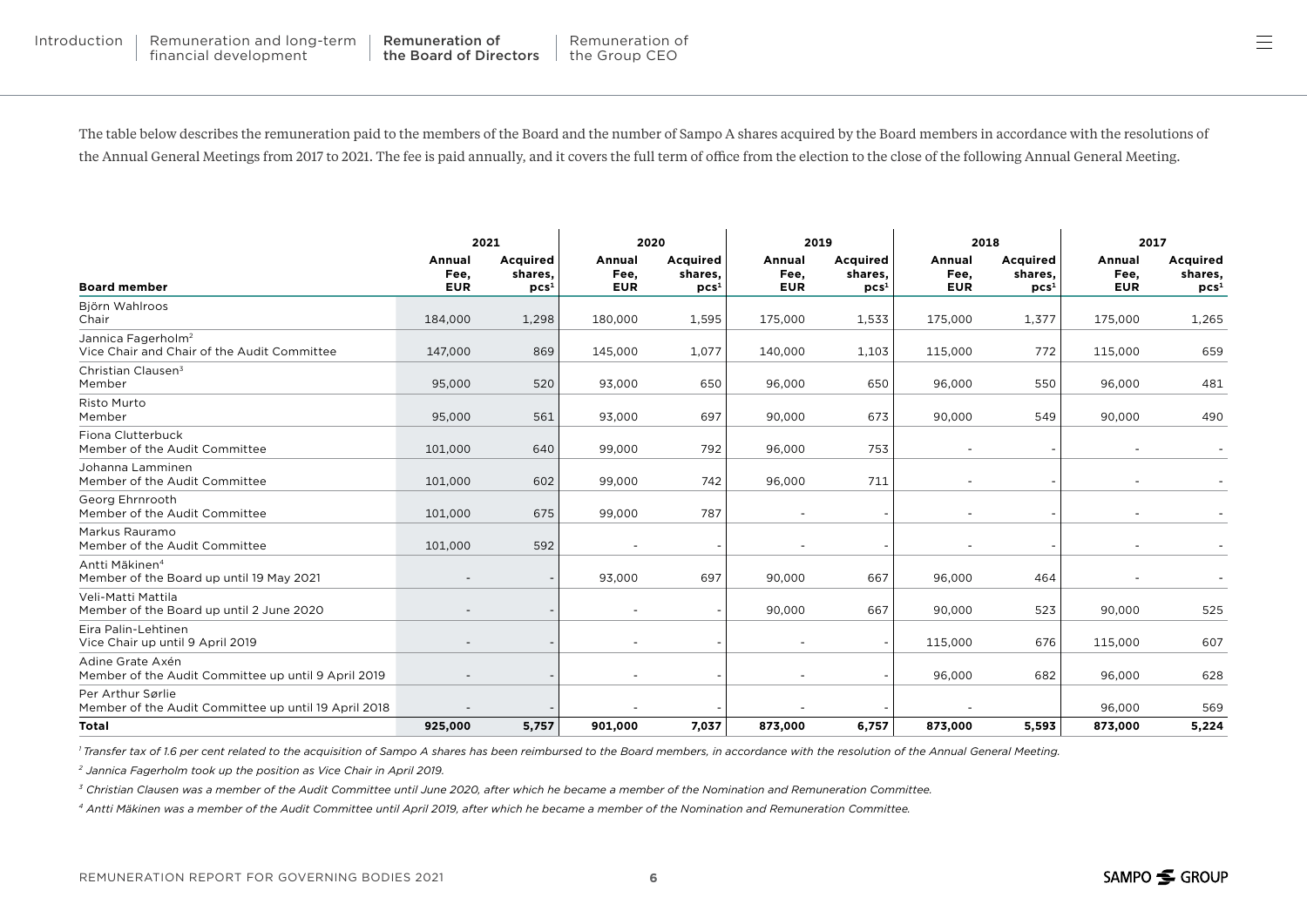## <span id="page-6-0"></span>Remuneration of the Group CEO

The remuneration of the Group CEO is reviewed annually and is based on the Sampo Group Remuneration Principles and Sampo plc's Remuneration Policy for Governing Bodies. The remuneration includes fixed salary, fringe benefits, and a supplementary defined contribution pension contract, and it may also include payments from short-term incentive programs and long-term incentive schemes. In addition, the Group CEO is, based on the policy and the service contract, entitled to compensation related to the termination of the service contract.

**Remuneration** 

The remuneration of the Group CEO is annually benchmarked against individual peer group companies and general market data for similar position grades and/or jobs based on external surveys.

Remuneration mechanisms that are supportive and pay based on the achievement of targets will create a link between the performance of the Group CEO and the company's success. In order to emphasise the importance of the pay-for-performance principle, a significant part

of the Group CEO's total remuneration is based on the performance-linked variable compensation.

The table below describes the remuneration elements of the Group CEO, Torbjörn Magnusson, in 2021.

| Remuneration<br>element | Summary of the Remuneration policy approved by shareholders at 2020 AGM                                                                                                 | Implementation in 2021                                                                                                                                                                                                                                                                                                                                                                                                                                                                                                                                                                                                                                                                               |
|-------------------------|-------------------------------------------------------------------------------------------------------------------------------------------------------------------------|------------------------------------------------------------------------------------------------------------------------------------------------------------------------------------------------------------------------------------------------------------------------------------------------------------------------------------------------------------------------------------------------------------------------------------------------------------------------------------------------------------------------------------------------------------------------------------------------------------------------------------------------------------------------------------------------------|
| Fixed<br>compensation   | • Fixed salary shall:<br>- Represent a sufficiently high share of the total remuneration;<br>- Be competitive but not leading in the market;<br>- Be reviewed annually. | • The annual fixed base salary of the Group CEO amounted to SEK 9,701,000 in 2021.<br>The Group CEO received a salary adjustment of 9.0% in January 2021. The adjustment<br>took into account the fact that he was appointed at a lower salary level than his<br>predecessor and that the market data analyses showed that the Group CEO's annual<br>fixed salary was below the market median of comparable positions. In spite of the                                                                                                                                                                                                                                                               |
|                         | The objective is to attract and commit the best CEO to the company.                                                                                                     | salary increase, the salary of the Group CEO remained at a level below the median.<br>• The annual salary review was conducted in December 2021. The remuneration of the<br>Group CEO was benchmarked against individual peer group companies and general<br>market data. The salary increase was 6.0% and the new salary. SEK 10.283.060, took<br>effect on 1 January 2022. After the salary increase, the salary of the Group CEO is still<br>at a level below median. At the same time Sampo Group is delivering excellent results.<br>• The next annual salary review will be conducted in Q4 and the decision on a possible<br>salary increase for 2023 is planned to be made in December 2022. |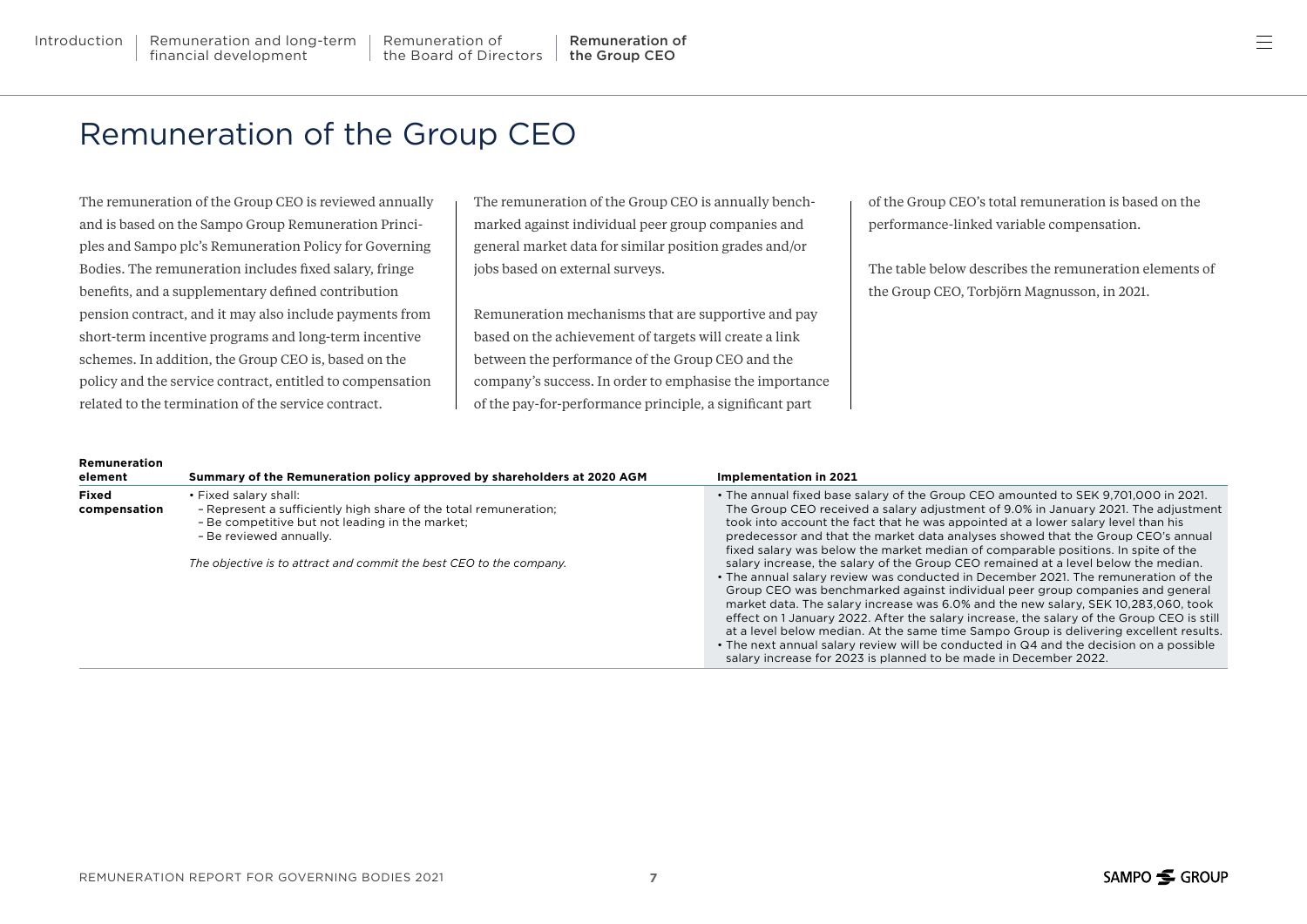#### **Remuneration element Summary of the Remuneration policy approved by shareholders at 2020 AGM Implementation in 2021 Short-term incentives** • The rewards shall be paid in cash, based on the outcome of the performance criteria after the performance period. • The quantitative and qualitative performance criteria along with their proportional weightings shall be determined before the performance period. • The reward shall not be paid if the minimum level of performance criteria has not been met. • The maximum amount that can be paid to the Group CEO from the program is equivalent to nine months' fixed salary. • Part of the payout shall be deferred as required in the regulatory framework that is applicable to Sampo plc. *The objective is to reward and encourage to surpass the quantitative and qualitative performance criteria.*  • 2020 short-term incentive program (payout in 2021): – Performance targets and their relative weights: Sampo Group targets (67%) and individual targets (33%). – Target fulfillment was 89% out of 100%. – 40% of the earned incentive was deferred in cash and may be paid out earliest in 2024. • 2021 short-term incentive program (payout in 2022): – Performance targets and their relative weights: Sampo Group targets (50%) and individual targets (50%). The weight of individual targets was increased from 2020, and a new target related to the successful development of Hastings as a new Sampo Group company was added. – The outcome will be published on **[sampo.com](https://www.sampo.com/governance/remuneration/group-ceo/)** in April 2022. – 40% of the earned incentive is deferred in cash and may be paid out earliest in 2025. The performance criteria are described in further detail in section Short-term incentives of the Group CEO. **Long-term incentives** • The payout of the long-term incentive schemes may be linked to certain performance criteria and also to the development of the company's share price. • The payout from the schemes is always capped i.e. the size of the payment is limited to a maximum amount. • Part of the payout shall be deferred as required in the regulatory framework that is applicable to Sampo plc. *The objective is to align the Group CEO's interests with those of the shareholders and commit the Group CEO to the company.* • The long-term incentive scheme 2017:1 (1st instalment 30% vested in 2020, 2nd instalment 35% vested in 2021 and 3rd instalment 35% vesting in 2022): – 50% of the net payout must be used to acquire Sampo A shares. – Acquired shares are subject to a 3-year disposal restriction (holding period). – Capped value of one incentive unit is set at EUR 19 above the starting price. • The long-term incentive scheme 2020:1 (vesting in 2023, 2024 and 2025): – 50% of the net payout must be used to acquire Sampo A shares. – Acquired shares are subject to a 3-year disposal restriction (holding period). – Capped value of one incentive unit is set at EUR 24 above the starting price. • 350,000 incentive units have been allocated to the Group CEO under each scheme. Further details are available in section Long-term incentives of the Group CEO. **Pension** • In addition to a statutory pension, the Group CEO is entitled to a supplementary defined contribution pension plan. *The objective is to provide a competitive pension.* • Swedish statutory pension: – Pensionable income is equal to 7.5 times the income base amounts (for 2021, the pensionable income equals SEK 511,500/year). • Swedish supplementary defined contribution pension: – The premium corresponds to 38 per cent of the fixed annual salary and 25 per cent of the annual paid short-term incentive. • The retirement age is 65. **Other benefits** • Benefits are provided in accordance with the applicable local market practice and they may change from time to time. • Other benefits may include, among other things, phone benefit, car benefit, health insurance and other relevant insurances, directors' liability insurance, and personal tax advisory services for a Group CEO who is not resident in Finland. *The objective is to support the commitment.* • The Group CEO was entitled to lunch benefit, an annual travel pass for flights between Stockholm and Helsinki, and a health insurance. **Termination of service relationship** • The contract of the Group CEO includes a notice period for terminating the service contract and severance compensation. • The notice period for terminating the service contract of the Group CEO is 12 months for the company, and the Group CEO is entitled to salary during the notice period. • In addition, the Group CEO is entitled to a severance compensation corresponding to a maximum of 24 months' fixed salary should i) Sampo plc terminate his service contract or ii) the Group CEO terminate the contract based on either material breach of the contract from the Company's part, or based on material changes in the Group CEO's responsibilities due to significant changes in Sampo Group structure or ownership. The maximum amount of severance pay is based on the terms applied in his previous position as the CEO of If P&C Insurance Holding Ltd.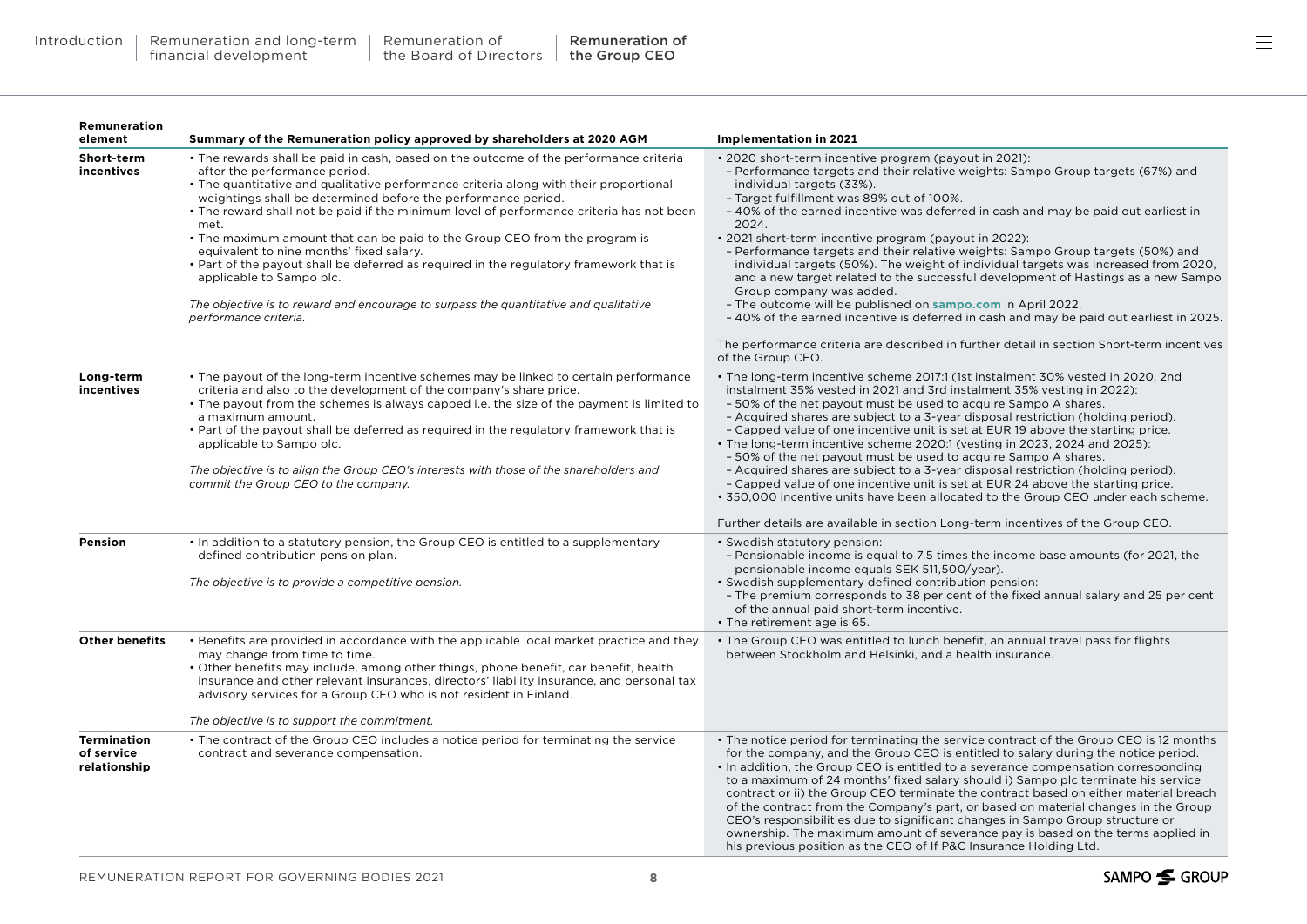The table below presents the remuneration paid to the Group CEO as well as the number of Sampo A shares acquired by the Group CEO under the terms of the long-term incentive schemes during the period 2020-2021.

The reporting of supplementary pension has been updated to show the actual amount allocated to the Group CEO's pension plan and is now reported excluding any social costs. The reporting of supplementary pension contributions paid in 2020 has been updated accordingly.

|                                                                                                                      |                                   | Torbjörn Magnusson                |  |  |  |  |
|----------------------------------------------------------------------------------------------------------------------|-----------------------------------|-----------------------------------|--|--|--|--|
| <b>Remuneration element</b>                                                                                          | 2021                              | 2020                              |  |  |  |  |
| Fixed salary, including holiday pay                                                                                  | EUR 997,902<br>(SEK 10,125,215)   | EUR 932,805<br>(SEK 9,783,448)    |  |  |  |  |
| Fringe benefits                                                                                                      | EUR 2,014<br>(SEK 20,440)         | EUR 1,408<br>(SEK 14,763)         |  |  |  |  |
| Paid short-term incentives pertaining to previous year, excluding deferred incentives'                               | EUR 350,860<br>(SEK 3,560,000)    | EUR 273,572<br>(SEK 2,869,273)    |  |  |  |  |
| Release of deferred short-term incentives after a three-year deferral period                                         | EUR 113,308<br>(SEK 1,149,676)    | EUR 105,910<br>(SEK 1,110,805)    |  |  |  |  |
| Paid long-term incentives, including share purchases under the terms of the long-term incentive schemes <sup>2</sup> | EUR 1,047,375<br>(SEK 10,679,140) | $\Omega$                          |  |  |  |  |
| <b>Total</b>                                                                                                         | EUR 2,511,459<br>(SEK 25,534,471) | EUR 1,313,694<br>(SEK 13,778,289) |  |  |  |  |
| Supplementary pension                                                                                                | EUR 480,668<br>(SEK 4,877,095)    | EUR 426,079<br>(SEK 4,468,806)    |  |  |  |  |
| Total, including supplementary pension                                                                               | EUR 2,992,127<br>(SEK 30,411,566) | EUR 1,739,774<br>(SEK 18,247,095) |  |  |  |  |
| Extraordinary items                                                                                                  |                                   |                                   |  |  |  |  |
| Number of acquired Sampo A shares under the terms of the long-term incentive schemes                                 | 5,036                             | $\Omega$                          |  |  |  |  |
| Remuneration from undertakings belonging to the same group                                                           | 0                                 | $\Omega$                          |  |  |  |  |
| Proportion of fixed and variable remuneration, excluding supplementary pension                                       | 40/60                             | 71/29                             |  |  |  |  |

<sup>1</sup> In 2021, the short-term incentive earned in 2020 was paid out. The total earned short-term incentive of the Group CEO from the 2020 STI program amounted to EUR 584,766 (SEK 5,933,333) of which 40%, *EUR 233,907 (SEK 2,373,333) was deferred. The deferred incentive may be paid out earliest in 2024.*

<sup>2</sup> In 2020, the first instalment of the long-term incentive scheme 2017:1 was due in September and performance conditions related to the insurance margin and return on capital at risk were fulfilled to 100 per cent. *However, as the trade weighted average price of the Sampo A share on Nasdaq Helsinki Ltd was below the starting price, there was no payout from the LTI 2017:1 in 2020.*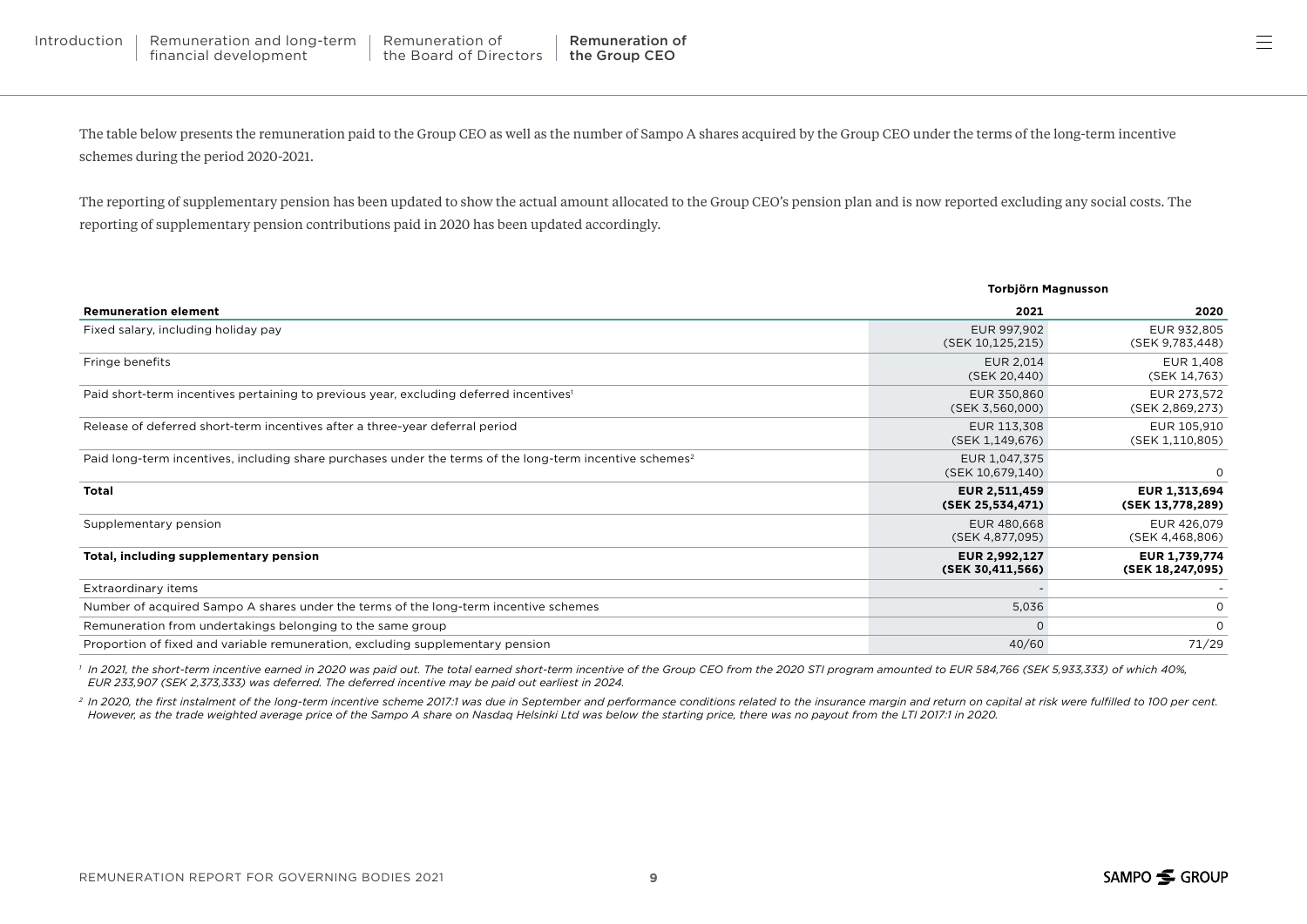The graph describes the proportional shares of fixed and variable remuneration elements of the total remuneration of the Group CEO. During the period 2017-2019, the Group CEO was Kari Stadigh, and with effect from 2020, the Group CEO has been Torbjörn Magnusson. The supplementary pension has not been included in the calculation.

### **Remuneration of the Group CEO**

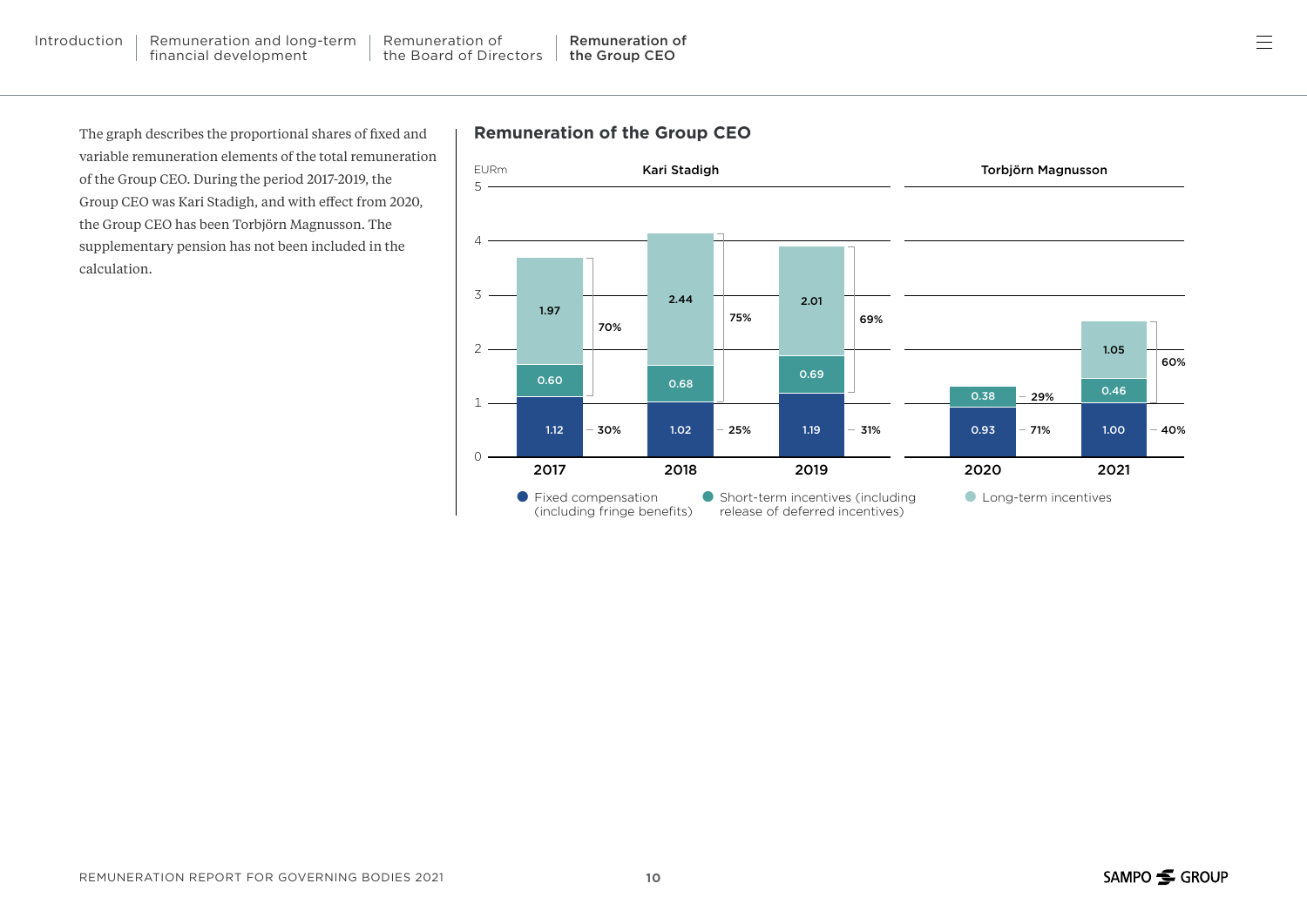financial development

The Board of Directors decides on one-year short-term incentive programs separately each year and on cash payouts from the programs in the following year. The Group CEO participates in a one-year short-term incentive program, where the outcome is determined on the basis of the value creating development of Sampo Group evaluated against the plan for the year, the overall performance of Sampo Group and the individual performance of the Group CEO. A threshold level of earnings per share (EPS) has been set below which STI payout will be zero.

Introduction | [Remuneration and long-term](#page-2-0) | Remuneration of

[the Board of Directors](#page-4-0)

The Board of Directors can decide to cancel in whole or in part or to postpone the payment of short-term incentives if material non-acceptable risk-taking or breaches against internal or external rules for the business have materialised. The Board of Directors may decide to further defer or cancel in whole or in part the payment of deferred variable compensation if the payment would threaten the company's ability to maintain an adequate capital base.

[Remuneration of](#page-6-0) the Group CEO

The acquisition of Hastings is reflected in the Group CEO's STI targets for 2021, emphasising the importance of the successful development of the new Sampo Group company. The 2022 STI targets for the Group CEO are

based on the new strategic direction in order to ensure focus on P&C business.

 $=$ 

The tables below describe the Group CEO's targets linked to the 2020, 2021 and 2022 short-term incentive programs. In addition, the target fulfillment and payout from 2020 STI program are presented. The performance period of the STI programs is the financial year, i.e. from 1 January to 31 December. The performance is assessed after the end of the performance period, in spring the following year.

|  | 2020 STI program, payout in 2021 |  |  |  |
|--|----------------------------------|--|--|--|
|--|----------------------------------|--|--|--|

|                                     |                    | Description of the performance criteria                                                                                                                                                                                | <b>Relative</b><br>weighting | Actual<br>performance<br>in total<br>$(0-100%)$ | <b>Maximum STI</b>                                                                              | <b>STI total outcome</b>                                                                                                     | Deferred amount of<br>the total outcome<br>(may be paid out<br>earliest in 2024) | Payout in 2021               |
|-------------------------------------|--------------------|------------------------------------------------------------------------------------------------------------------------------------------------------------------------------------------------------------------------|------------------------------|-------------------------------------------------|-------------------------------------------------------------------------------------------------|------------------------------------------------------------------------------------------------------------------------------|----------------------------------------------------------------------------------|------------------------------|
| Group CEO,<br>Torbjörn<br>Magnusson | Group targets      | Value creating development<br>of Sampo Group, evaluated<br>against the plan for the year                                                                                                                               | 33%                          | 89%                                             | EUR 657.862<br>SEK 6,675,000<br>75% of the<br>annual fixed base<br>salary for 2020 <sup>1</sup> | EUR 584.766<br>SEK 5,933,333<br>89% of the<br>maximum STI<br>and 67% of<br>the annual<br>fixed base<br>salary<br>for $20201$ | EUR 233.907<br>SEK 2,373,333                                                     | EUR 350.860<br>SEK 3,560,000 |
|                                     |                    | Overall performance of<br>Sampo Group                                                                                                                                                                                  | 34%                          |                                                 |                                                                                                 |                                                                                                                              | 40% of the<br>total outcome<br>deferred<br>in cash                               |                              |
|                                     | Individual targets | Including i.a., value creation<br>of associated companies.<br>development of new<br>business or investment<br>opportunities for Sampo, and<br>successful transition after the<br>management succession in<br>Sampo plc | 33%                          |                                                 |                                                                                                 |                                                                                                                              |                                                                                  |                              |

*1 The annual fixed base salary of the Group CEO amounted to SEK 8,900,000 in 2020.*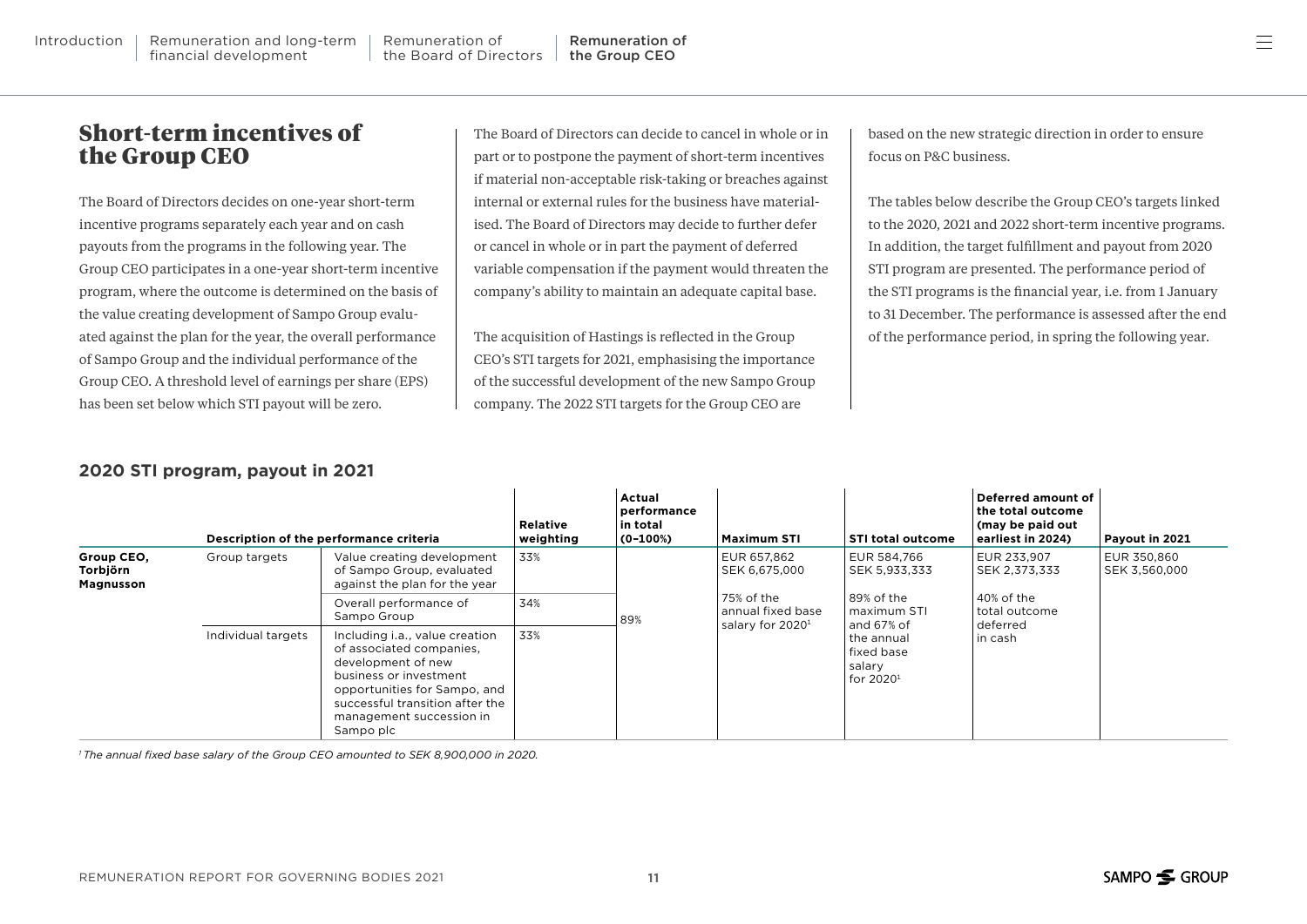### **2021 STI program, payout in 2022**

|                                     |                    | Description of the performance criteria                                                                                                                                                      | <b>Relative</b><br>weighting | Actual<br>performance<br>in total<br>$(0-100%)$ | <b>Maximum STI</b><br>(75% of the annual<br>fixed base salarv<br>$ $ for 2021) $^1$ | <b>STI total outcome</b>                                                              | Deferred amount of<br>the total outcome<br>(may be paid out<br>earliest in 2025) | Payout in 2022 |
|-------------------------------------|--------------------|----------------------------------------------------------------------------------------------------------------------------------------------------------------------------------------------|------------------------------|-------------------------------------------------|-------------------------------------------------------------------------------------|---------------------------------------------------------------------------------------|----------------------------------------------------------------------------------|----------------|
| Group CEO,<br>Torbjörn<br>Magnusson | Group targets      | Value creating development<br>of Sampo Group, evaluated<br>against the plan for the year,<br>and the overall performance<br>of Sampo Group                                                   | 50%                          |                                                 |                                                                                     |                                                                                       |                                                                                  |                |
|                                     | Individual targets | Including i.a., value creation<br>of associated companies.<br>development of subsidiaries<br>(e.g. Hastings), and<br>development of new business<br>or investment opportunities<br>for Sampo | 50%                          |                                                 |                                                                                     | The outcome of the 2021 STI program will be published on www.sampo.com in April 2022. |                                                                                  |                |

*1 The annual fixed base salary of the Group CEO amounted to SEK 9,701,000 in 2021.*

### **2022 STI program, payout in 2023**

|            |                             | Description of the performance criteria                                 | <b>Relative</b><br>weighting | Actual<br>performance<br>in total<br>$(0-100%)$ | Maximum STI                       | <b>STI total outcome</b>                            | Deferred amount of<br>the total outcome<br>(may be paid out<br>earliest in 2026)                                                 | Payout in 2023                                                                                                            |
|------------|-----------------------------|-------------------------------------------------------------------------|------------------------------|-------------------------------------------------|-----------------------------------|-----------------------------------------------------|----------------------------------------------------------------------------------------------------------------------------------|---------------------------------------------------------------------------------------------------------------------------|
| Group CEO, | Sampo Group                 | Sampo Group combined ratio                                              | 12.5%                        | Will be<br>evaluated in<br>spring 2023          | 75% of the annual                 | The outcome will                                    | 40% of the earned                                                                                                                | Any incentives<br>earned from the<br>2022 STI program<br>will be paid out<br>in spring 2023.<br>Deferral rule<br>applies. |
| Torbjörn   |                             | Insurance dividend per share                                            | 12.5%                        |                                                 | fixed base salary<br>for $2022^1$ | be reported after<br>the performance<br>evaluation. | incentive will be<br>deferred in cash<br>for 3 years as<br>required in<br>the regulatory<br>framework<br>applicable to<br>Sampo. |                                                                                                                           |
| Magnusson  |                             | Other synergy/<br>value-creating development<br>projects and activities | 20%                          |                                                 |                                   |                                                     |                                                                                                                                  |                                                                                                                           |
|            | <b>Subsidiaries</b>         | If P&C combined ratio                                                   | 10%                          |                                                 |                                   |                                                     |                                                                                                                                  |                                                                                                                           |
|            | and associated<br>companies | If P&C gross written<br>premium growth                                  | 15%                          |                                                 |                                   |                                                     |                                                                                                                                  |                                                                                                                           |
|            |                             | Hastings operating ratio                                                | 10%                          |                                                 |                                   |                                                     |                                                                                                                                  |                                                                                                                           |
|            |                             | Value-creating<br>Nordea strategy                                       | 10%                          |                                                 |                                   |                                                     |                                                                                                                                  |                                                                                                                           |
|            | <b>ESG</b>                  | Increased ESG ratings<br>for Sampo                                      | 10%                          |                                                 |                                   |                                                     |                                                                                                                                  |                                                                                                                           |

*1 The annual fixed base salary of the Group CEO amounts to SEK 10,283,060 in 2022.*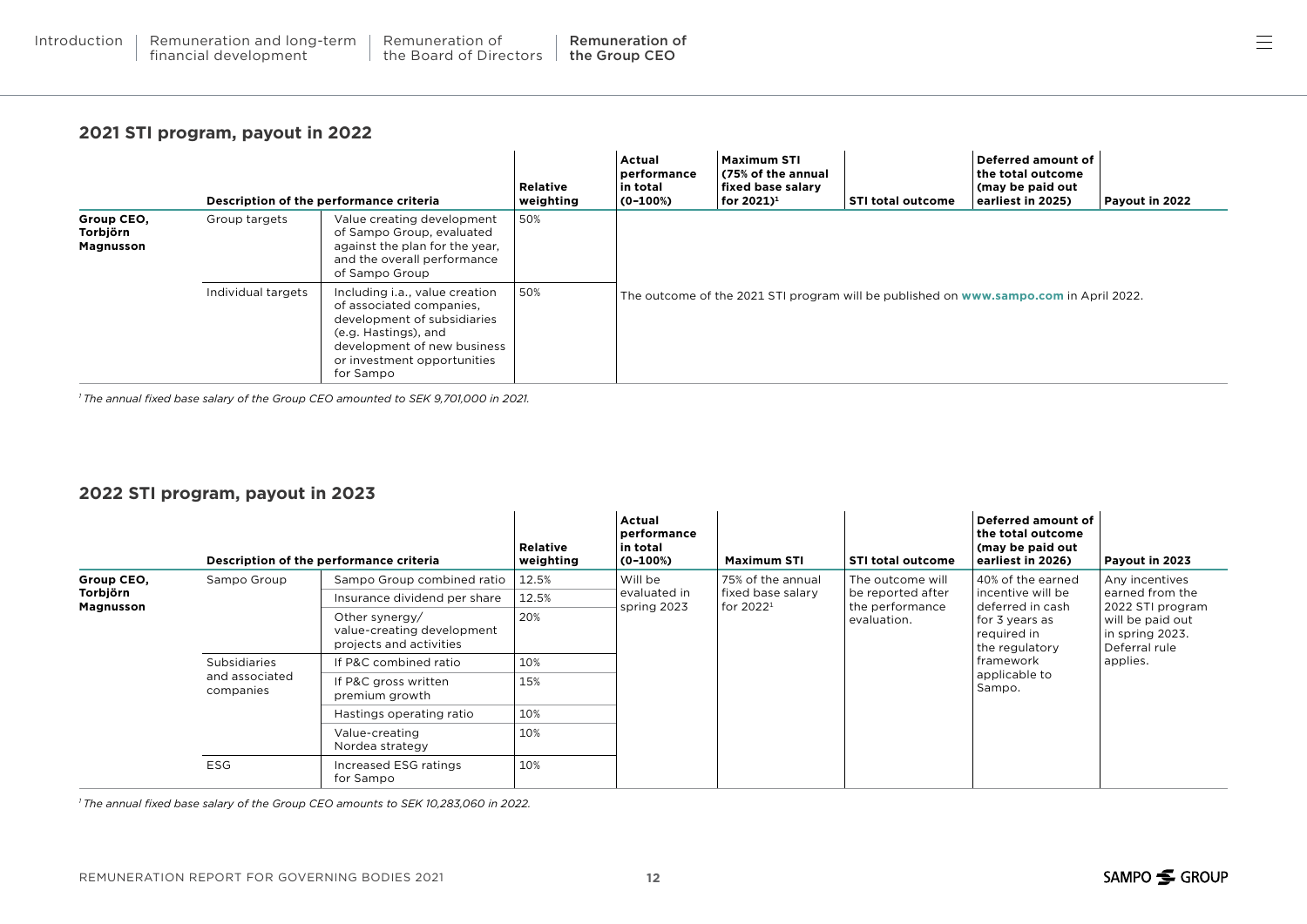### Long-term incentives of the Group CEO

The Board of Directors decides on multiannual long-term incentive schemes and on payouts from the schemes. Normally, new LTI schemes are introduced every three years, with a main allocation in year one (90-95 per cent of the units) and minor allocations in year two and three to new recruits or current employees with materially changed circumstances (5-10 per cent of the units). The Group CEO, Torbjörn Magnusson, participates in the long-term incentive schemes 2017:1 and 2020:1 for Sampo Group's key employees. He was allocated 350,000 units in September 2017 (LTI 2017:1) and 350,000 units in August 2020 (LTI 2020:1). The allocation in 2017 was based on his

previous position as the CEO of If P&C Insurance Holding Ltd. The outcome of the schemes is determined on the basis of Sampo's share price development and dividends paid over a period of three to five years starting from the issue of the schemes and performance conditions related to the insurance margin and return on capital at risk (RoCaR). The payout from both schemes is divided into three annual instalments: 30 per cent of the allocated units vests year 3, 35 per cent vests year 4, and 35 per cent vests year 5. At payout from the 2017:1 and the 2020:1 schemes, the Group CEO is obliged to purchase Sampo A shares with 50 per cent of each instalment after deducting income tax and other comparable charges. The shares are subject to disposal restrictions (holding period) for a further three years from the vesting of each instalment.

The Board of Directors shall decide on the possible release after the three-year disposal restriction.

The second instalment of the long-term incentive scheme 2017:1 was due in September 2021 and performance conditions related to the insurance margin and return on capital at risk were fulfilled to 100 per cent. In addition, the trade-weighted average price of the Sampo A share on Nasdaq Helsinki Ltd (EUR 43.14, calculated for the period 5 August to 18 August 2021) exceeded the dividend-adjusted starting price (EUR 34.59 as of September 2021), thereby resulting in a payout of EUR 8.55 per unit from the long-term incentive scheme 2017:1 in 2021, as described in the table below.

| <b>Starting price,</b><br><b>EUR</b> | Dividend per share<br>in 2018.<br><b>EUR</b> | Dividend per share<br>in 2019.<br>$\mathsf{EUR}^\mathsf{1}$ | Dividend per share<br>in 2020.<br><b>EUR</b> | Dividend per share<br>in 2021.<br><b>EUR</b> | Dividend-adiusted<br>starting price.<br><b>EUR</b> | Trade-weighted average<br>price of the Sampo A share<br>5 Aug - 18 Aug 2021.<br><b>EUR</b> | Value of one<br>incentive unit.<br><b>EUR</b> |
|--------------------------------------|----------------------------------------------|-------------------------------------------------------------|----------------------------------------------|----------------------------------------------|----------------------------------------------------|--------------------------------------------------------------------------------------------|-----------------------------------------------|
| 43.81                                | 2.60                                         | 3.42                                                        | 1.50                                         |                                              | 34.59                                              | 43.14                                                                                      | 8.55                                          |

*<sup>1</sup> Including the distribution of an extra dividend in the form of Nordea shares. The value of the extra dividend was EUR 0.57 per share.*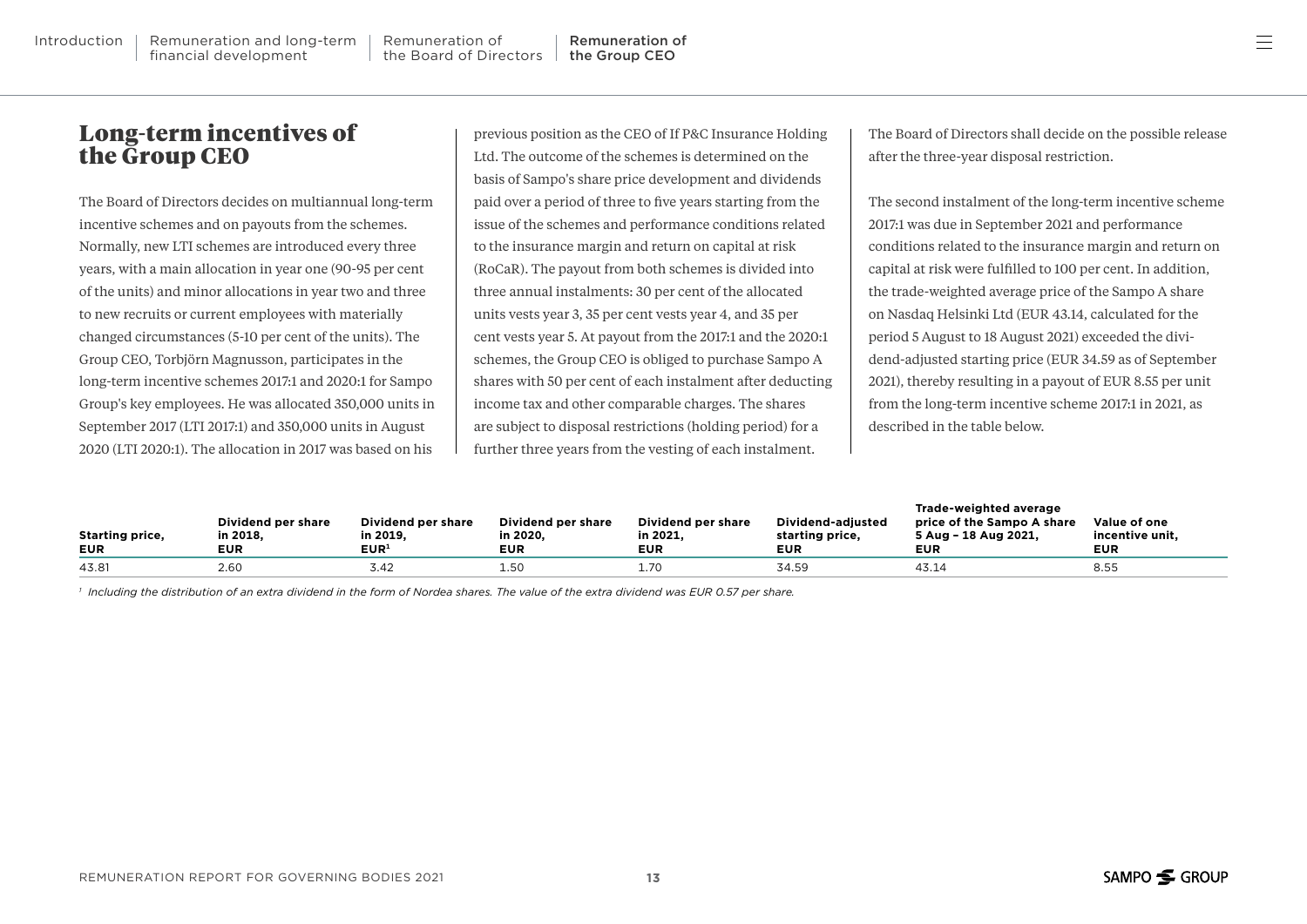The table below describes the main conditions of the long-term incentive schemes 2017:1 and 2020:1. In addition, the table includes information on the payout from the LTI 2017:1 scheme for the Group CEO in 2021. Each LTI scheme has a performance period of 3-5 years and an additional deferral period (holding period) of 3 years for each instalment. The performance metrics are set at the launch of the scheme and apply throughout the scheme for each instalment until all units have vested. Return on capital at risk and insurance margin are the gateway measures that must be met in order for any LTI to be paid. The share price development is the performance condition that determines the vesting level of the award. The performance periods, metrics, vesting and deferral are outlined in the table below.

#### **The main conditions of long-term incentive schemes Information regarding the financial year 2021**

| <b>Specification</b><br>of the plan        | Award  <br>type | Award<br>time | <b>Units</b><br>allocated to<br>the Group<br>CEO <sup>1</sup> | Performance<br>metrics                                                              | Performance<br>period  | Vesting<br>years and<br>portion<br>of vesting<br>units | Cap for<br>maximum<br>payout                                                                | <b>Units vested</b><br>for the<br><b>Group CEO</b> | <b>Fulfillment</b><br>of the<br>performance<br>conditions                                                | Gross payment<br>for the Group<br><b>CEO in 2021</b> | <b>Deferral</b><br>mechanism                                                   | Acquired<br>shares of<br>the Group<br>$CEO$ (pcs) <sup>2</sup> | <b>Deferral</b><br>period<br>(disposal<br>restriction) |
|--------------------------------------------|-----------------|---------------|---------------------------------------------------------------|-------------------------------------------------------------------------------------|------------------------|--------------------------------------------------------|---------------------------------------------------------------------------------------------|----------------------------------------------------|----------------------------------------------------------------------------------------------------------|------------------------------------------------------|--------------------------------------------------------------------------------|----------------------------------------------------------------|--------------------------------------------------------|
| Long-term<br>incentive<br>scheme 2017:1    | Cash            | 2017          | 350,000                                                       | Share price<br>development,<br>return on<br>capital at risk,<br>insurance<br>margin | 2017-2020<br>(3 years) | 2020: 30%                                              | Capped<br>value of one<br>incentive unit<br>is set at EUR<br>19 above the<br>starting price | 35%<br>(122,500)<br>units)                         | RoCaR<br>$= 24.2%$<br>(100%<br>fulfillment)<br>Insurance<br>Margin<br>$= 16.8%$<br>(100%<br>fulfillment) | EUR 1,047,375<br>SEK 10,679,140                      | 50% of the<br>net payout<br>is deferred in<br>the form of<br>Sampo A<br>shares | 5,036                                                          | 3 years<br>$(2021 - 2024)$                             |
|                                            |                 |               |                                                               |                                                                                     | 2017-2021<br>(4 years) | 2021: 35%                                              |                                                                                             |                                                    |                                                                                                          |                                                      |                                                                                |                                                                |                                                        |
|                                            |                 |               |                                                               |                                                                                     | 2017-2022<br>(5 years) | 2022: 35%                                              |                                                                                             |                                                    |                                                                                                          |                                                      |                                                                                |                                                                |                                                        |
| Long-term<br>incentive<br>scheme<br>2020:1 | Cash            | 2020          | 350,000                                                       | Share price<br>development,<br>return on<br>capital at risk                         | 2020-2023<br>(3 years) | 2023: 30%                                              | Capped<br>value of one<br>incentive unit<br>is set at EUR<br>24 above the<br>starting price |                                                    |                                                                                                          |                                                      |                                                                                |                                                                |                                                        |
|                                            |                 |               |                                                               |                                                                                     | 2020-2024<br>(4 years) | 2024: 35%                                              |                                                                                             |                                                    |                                                                                                          |                                                      |                                                                                |                                                                |                                                        |
|                                            |                 |               |                                                               |                                                                                     | 2020-2025<br>(5 years) | 2025: 35%                                              |                                                                                             |                                                    |                                                                                                          |                                                      |                                                                                |                                                                |                                                        |

<sup>1</sup> The value of one incentive unit is calculated as the difference between the trade-weighted average price of the Sampo A share at the time of payment and the dividend-adjusted starting price. In addition to the share price development, the calculation of the value of one incentive unit takes into account the performance of the insurance margin of If P&C and/or the return on capital at risk as further specified in the terms of the respective incentive scheme. The schemes contain a cap for maximum payout. In the 2017:1 scheme, the capped value of one incentive unit is set at EUR 19 above the starting price and in the 2020:1 scheme, *the cap is set at EUR 24 above the starting price.*

*<sup>2</sup> 50% of the long-term incentive payout is deferred in the form of Sampo A shares.*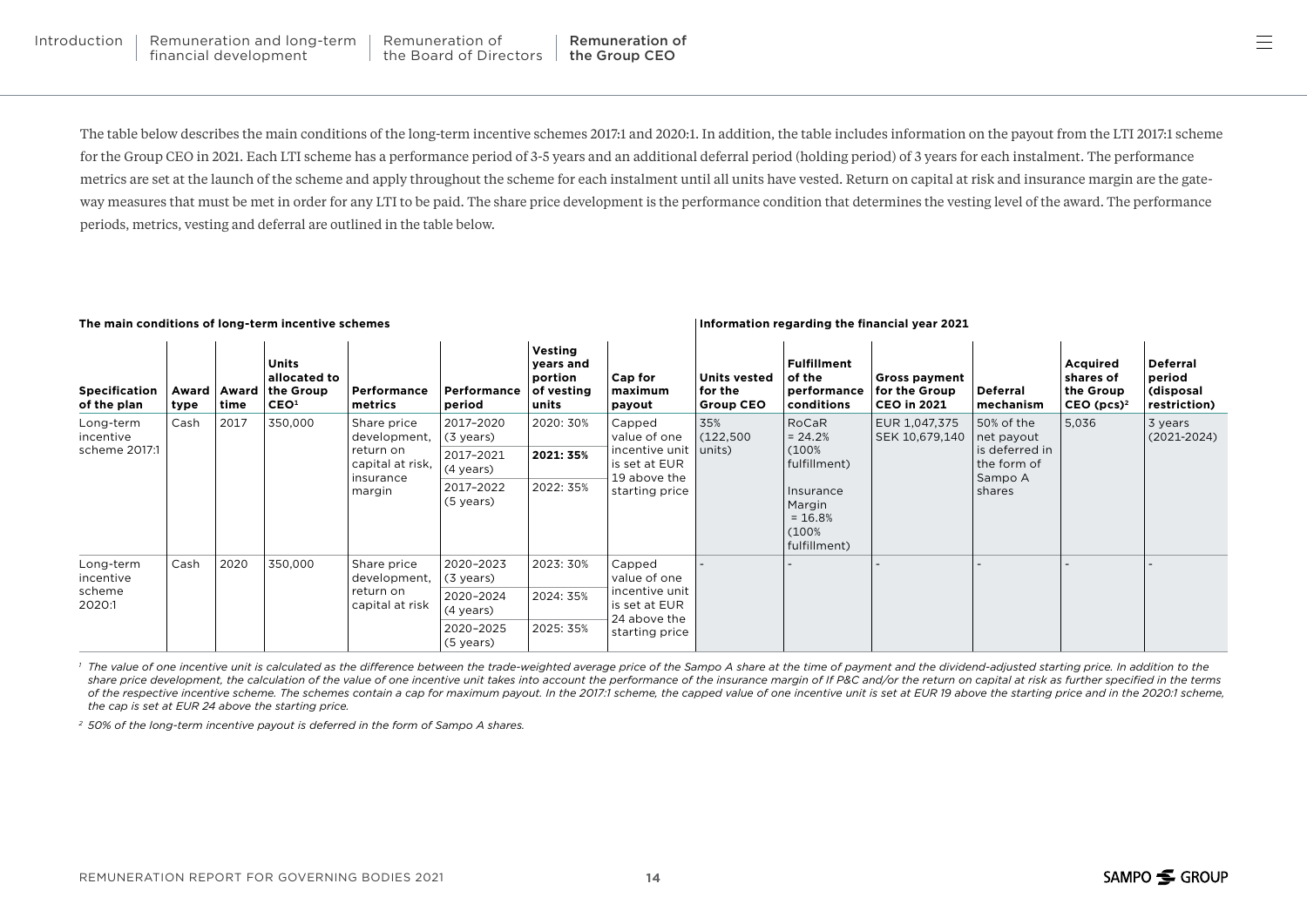### Shareholding of the Group CEO

There is no formal shareholding requirement for the Group CEO. The table below presents the number and value of the Sampo A shares owned by the Group CEO on 31 December 2021, in relation to annual fixed base salary. Updated information on management shareholdings is available at **[www.sampo.com](https://www.sampo.com/investors/shareholders/management-shareholdings/)**.

|                                  | <b>Number of Sampo A shares.</b><br>31 Dec 2021 | Sampo A share price,<br>31 Dec 2021 | Market value of the shares.<br>31 Dec 2021 | Annual fixed base salary<br>in 2021 <sup>1</sup> | The shareholding as % of<br>annual fixed base salary<br>in 2021 |
|----------------------------------|-------------------------------------------------|-------------------------------------|--------------------------------------------|--------------------------------------------------|-----------------------------------------------------------------|
| Group CEO,<br>Torbjörn Magnusson | 51.496                                          | EUR 44.06                           | EUR 2.268.914                              | EUR 956.093                                      | 237%                                                            |

*1 The annual fixed base salary of the Group CEO amounted to SEK 9,701,000 in 2021.*